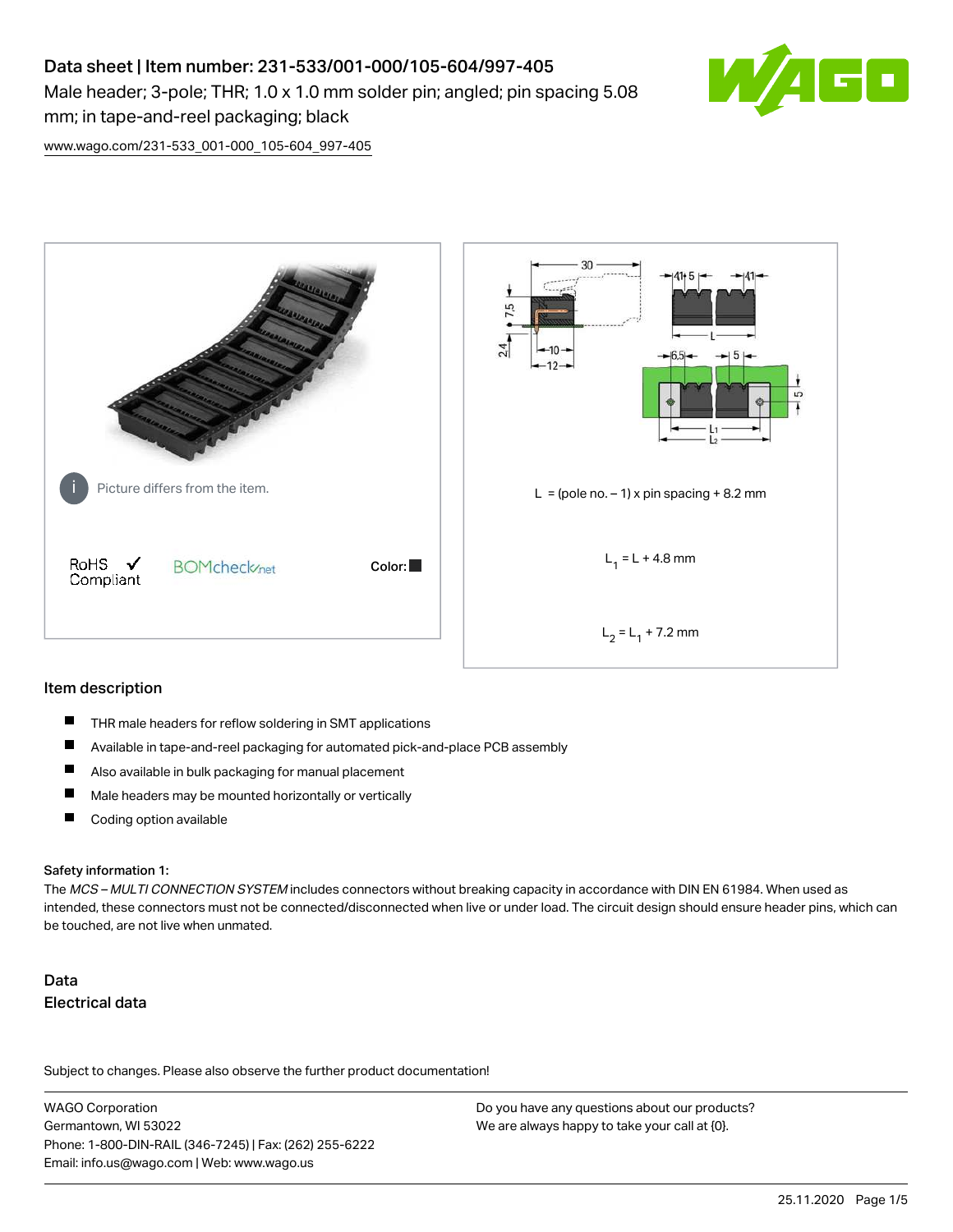

# Ratings per IEC/EN 60664-1

| Ratings per                 | IEC/EN 60664-1                                            |
|-----------------------------|-----------------------------------------------------------|
| Rated voltage (III / 3)     | 320 V                                                     |
| Rated surge voltage (III/3) | 4 <sub>k</sub> V                                          |
| Rated voltage (III/2)       | 320 V                                                     |
| Rated surge voltage (III/2) | 4 <sub>k</sub> V                                          |
| Nominal voltage (II/2)      | 630 V                                                     |
| Rated surge voltage (II/2)  | 4 <sub>k</sub> V                                          |
| Rated current               | 12A                                                       |
| Legend (ratings)            | (III / 2) ≙ Overvoltage category III / Pollution degree 2 |

# Ratings per UL 1059

| Approvals per                  | UL 1059 |
|--------------------------------|---------|
| Rated voltage UL (Use Group B) | 300 V   |
| Rated current UL (Use Group B) | 10 A    |
| Rated voltage UL (Use Group D) | 300 V   |
| Rated current UL (Use Group D) | 10 A    |

## Ratings per UL 1977

| Rated voltage UL 1977 | 600 V |
|-----------------------|-------|
| Rated current UL 1977 | I U A |

# Ratings per CSA

| Approvals per                   | CSA   |
|---------------------------------|-------|
| Rated voltage CSA (Use Group B) | 300 V |
| Rated current CSA (Use Group B) | 10 A  |
| Rated voltage CSA (Use Group D) | 300 V |
| Rated current CSA (Use Group D) | 10 A  |

#### Connection data

| Pole No.                   |  |
|----------------------------|--|
| Total number of potentials |  |
| Number of connection types |  |
| Number of levels           |  |

Subject to changes. Please also observe the further product documentation!

WAGO Corporation Germantown, WI 53022 Phone: 1-800-DIN-RAIL (346-7245) | Fax: (262) 255-6222 Email: info.us@wago.com | Web: www.wago.us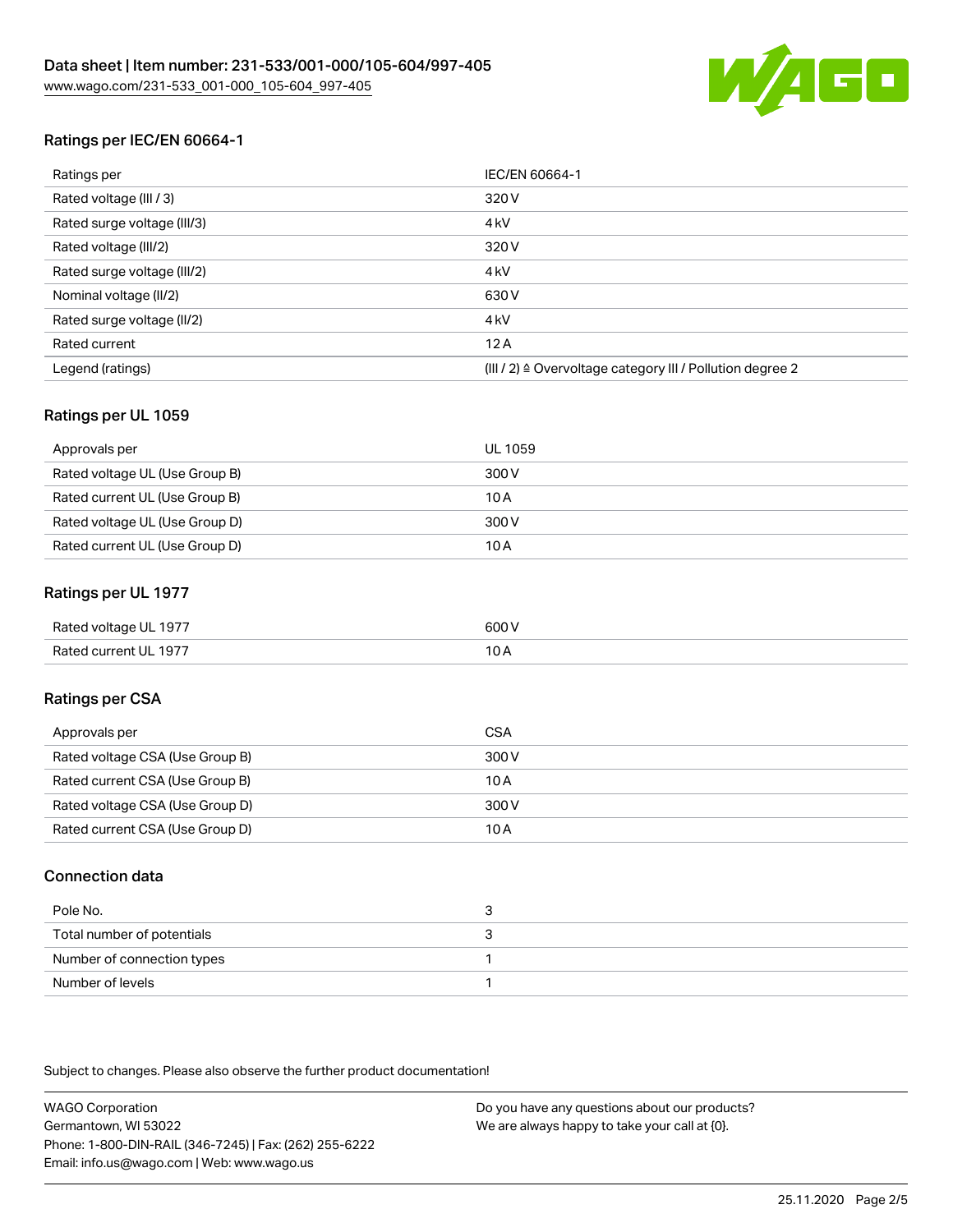

# Physical data

| Pin spacing                              | 5.08 mm / 0.2 inch         |
|------------------------------------------|----------------------------|
| Width                                    | 18.36 mm / 0.723 inch      |
| Height                                   | 12.2 mm / 0.48 inch        |
| Height from the surface                  | 8.4 mm / 0.331 inch        |
| Depth                                    | 12 mm / 0.472 inch         |
| Solder pin length                        | $2.4 \text{ mm}$           |
| Solder pin dimensions                    | $1 \times 1$ mm            |
| Plated through-hole diameter (THR)       | $1.4$ <sup>(+0.1)</sup> mm |
| Reel diameter of tape-and-reel packaging | 330 mm                     |
| Tape width                               | 88 mm                      |

## Plug-in connection

| Contact type (pluggable connector) | Male connector/plug |
|------------------------------------|---------------------|
| Connector (connection type)        | for PCB             |
| Mismating protection               | No                  |
| Mating direction to the PCB        |                     |

# PCB contact

| PCB contact                         | THR                                      |
|-------------------------------------|------------------------------------------|
| Solder pin arrangement              | over the entire male connector (in-line) |
| Number of solder pins per potential |                                          |

# Material Data

| Color                       | black                                   |
|-----------------------------|-----------------------------------------|
| Material group              |                                         |
| Insulation material         | Polyphthalamide (PPA GF)                |
| Flammability class per UL94 | V <sub>0</sub>                          |
| Contact material            | Electrolytic copper ( $E_{\text{Cu}}$ ) |
| Contact plating             | tin-plated                              |
| Weight                      | 1.3 <sub>g</sub>                        |

#### Environmental Requirements

Limit temperature range  $-60... +100$  °C

Subject to changes. Please also observe the further product documentation!

| WAGO Corporation                                       | Do you have any questions about our products? |
|--------------------------------------------------------|-----------------------------------------------|
| Germantown, WI 53022                                   | We are always happy to take your call at {0}. |
| Phone: 1-800-DIN-RAIL (346-7245)   Fax: (262) 255-6222 |                                               |
| Email: info.us@wago.com   Web: www.wago.us             |                                               |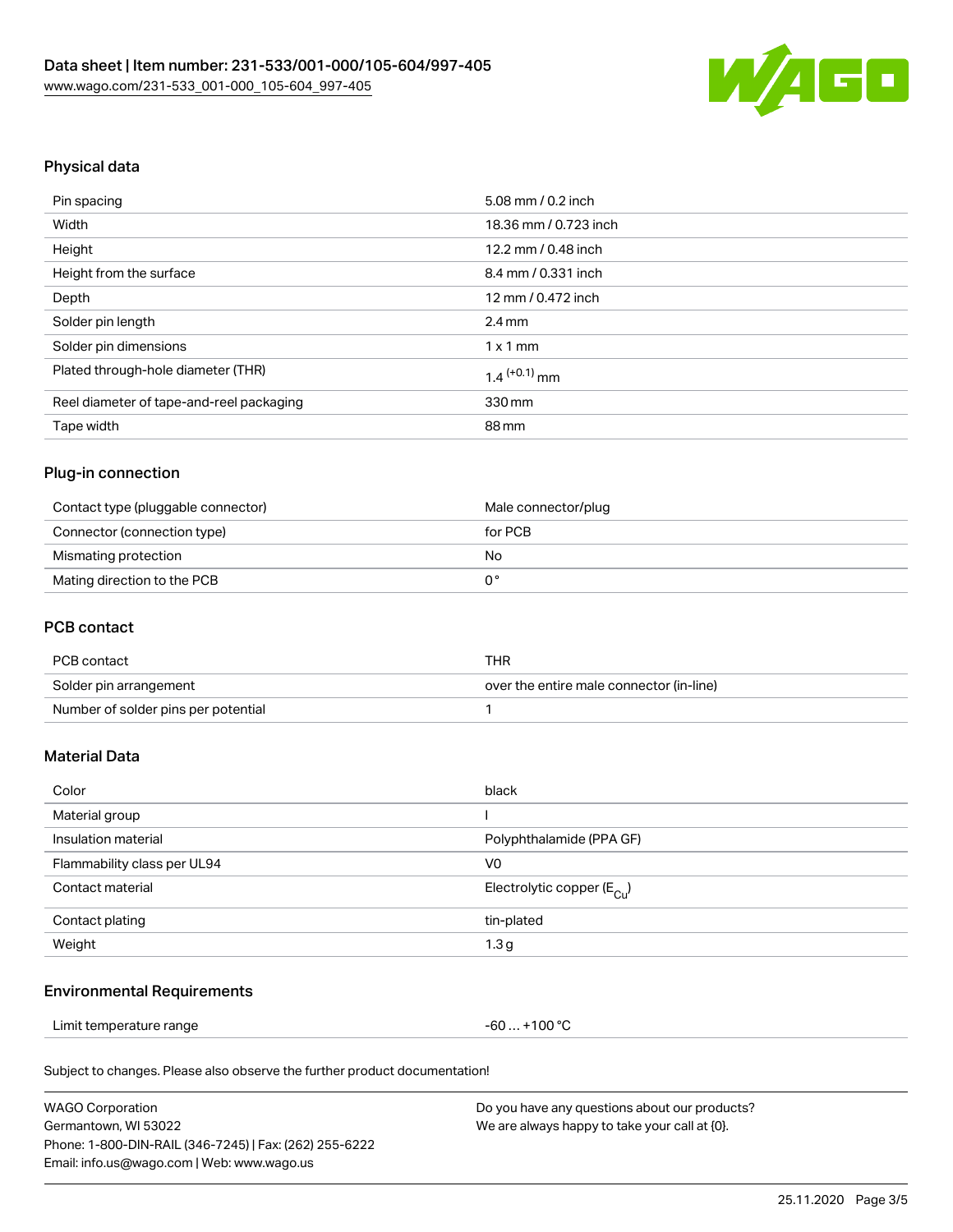

## Commercial data

| Packaging type        | bag           |
|-----------------------|---------------|
| Country of origin     | DE            |
| GTIN                  | 4055143133371 |
| Customs tariff number | 85366990990   |

#### Approvals / Certificates

#### Country specific Approvals

|        |                          |                                 | Certificate |
|--------|--------------------------|---------------------------------|-------------|
| Logo   | Approval                 | <b>Additional Approval Text</b> | name        |
|        | <b>CSA</b>               | C22.2                           | 1466354     |
| Æ<br>. | DEKRA Certification B.V. |                                 |             |

#### Counterpart

w

Item no.231-303/026-000 Female plug; 3-pole; 12 AWG max; pin spacing 5.08 mm; 1 conductor per pole; orange [www.wago.com/231-303/026-000](https://www.wago.com/231-303/026-000)

## Compatible products

|                     | Item no.: 231-129                                               |                      |  |
|---------------------|-----------------------------------------------------------------|----------------------|--|
|                     | Coding key; snap-on type; light gray                            | www.wago.com/231-129 |  |
|                     | Item no.: 231-500                                               |                      |  |
|                     | Spacer; for formation of groups; light gray                     | www.wago.com/231-500 |  |
| Marking accessories |                                                                 |                      |  |
| Item no.: 210-833   |                                                                 |                      |  |
|                     | Marking strips; on reel; 6 mm wide; plain; Self-adhesive; white | www.wago.com/210-833 |  |
|                     | Item no.: 210-834                                               | www.wago.com/210-834 |  |
|                     | Marking strips; on reel; 5 mm wide; plain; Self-adhesive; white |                      |  |

#### Installation Notes

Coding

Subject to changes. Please also observe the further product documentation!

WAGO Corporation Germantown, WI 53022 Phone: 1-800-DIN-RAIL (346-7245) | Fax: (262) 255-6222 Email: info.us@wago.com | Web: www.wago.us